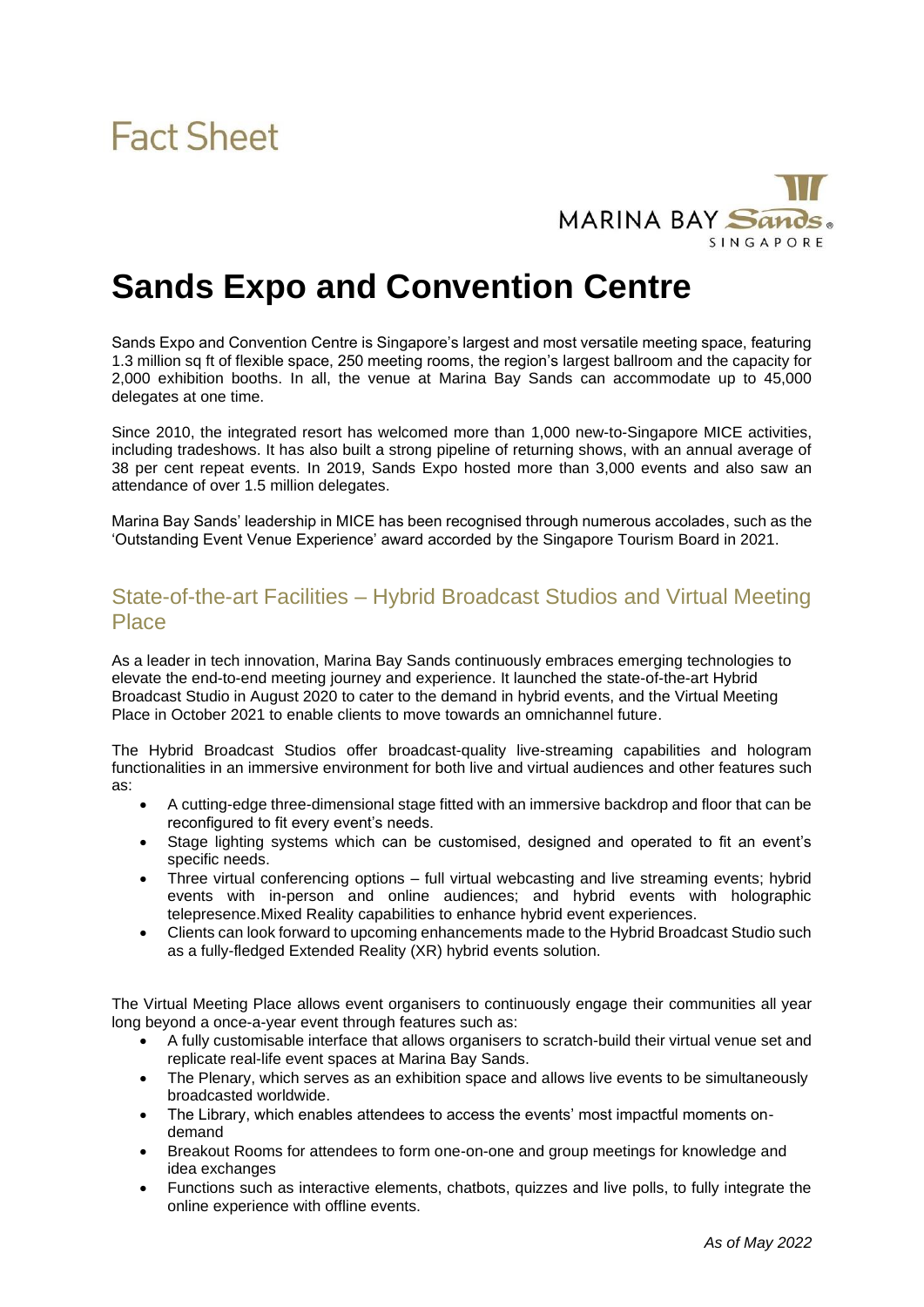# **Fact Sheet**



• Data analytics functions for tracking and optimising audience trends and satisfaction

#### Sustainable Events

As the only venue operator which is certified LEED-Platinum and ISO 20121, Sands Expo is also Singapore's only carbon neutral MICE venue, allowing clients to organise 100 per cent carbon neutral meetings at no additional cost. The customisable Impact Meetings package, launched in 2021, give clients the option to deliver high impact events while minimising their environmental footprint.

Some Impact Meeting enhancements include:

- Dedicated Sustainable Event Advisory Services to help clients develop sustainable meetings using the Sands ECO360 Meetings Planning Tool.
- A post-event Sands ECO360 Event Impact Statement which captures an event's sustainability highlights and provides a comprehensive summary of energy and water consumption.
- A Healthier Buffet Menu (certified by Singapore Health Promotion Board, a government body), which has dishes that are prepared with healthier cooking oils, wholegrain staples and fresh fruits etc.
- The sub-metering of MICE floors which allows organisers to effectively track energy usage across specific areas.
- Upcycled products that complement a client's event such as a circularity lectern made from upcycled PET bottles and paper, and banquet table number plates made using wine corks from Marina Bay Sands' restaurants.

#### Centre Highlights

- Five floors of exhibition and convention space
- Up to 2,000 exhibition booths and 250 meeting rooms
- Able to accommodate up to 45,000 delegates
- A comprehensive one-stop event and exhibition solution provider that offers services ranging from technical needs such as audio-visual equipment, stage set-up and logistics
- Offers the region's largest ballroom Sands Grand Ballroom at over 86,000 sq ft. Located on Level 5, it can seat up to 6,600 diners for a banquet or up to 8,000 delegates for a theatre-style convention. It can also be configured into 16 rooms to hold smaller groups of a few hundred people.
- Roselle-Simpor Ballroom (Level 4) can accommodate mid-sized groups of up to 2,000 delegates reception-style

### The Right Fit for Every Event

Marina Bay Sands has the perfect space for every event, whether it's a meeting for 10,000 or a party for 10.

In addition to the Sands Expo and Convention Centre, other unique venues include:

- Sands SkyPark for cocktail parties or intimate dinner receptions
- Event Plaza for large-scale outdoor carnivals, festivals or welcome receptions
- Sands Theatre for product launches, presentations or conferences
- Celebrity chef and signature restaurants for cocktail parties, intimate dinner receptions, dinearounds or launches
- ArtScience Museum for opening ceremonies, product launches, conferences or cocktail parties
- Lifestyle and entertainment concepts, MARQUEE Singapore and AVENUE Singapore for afterparties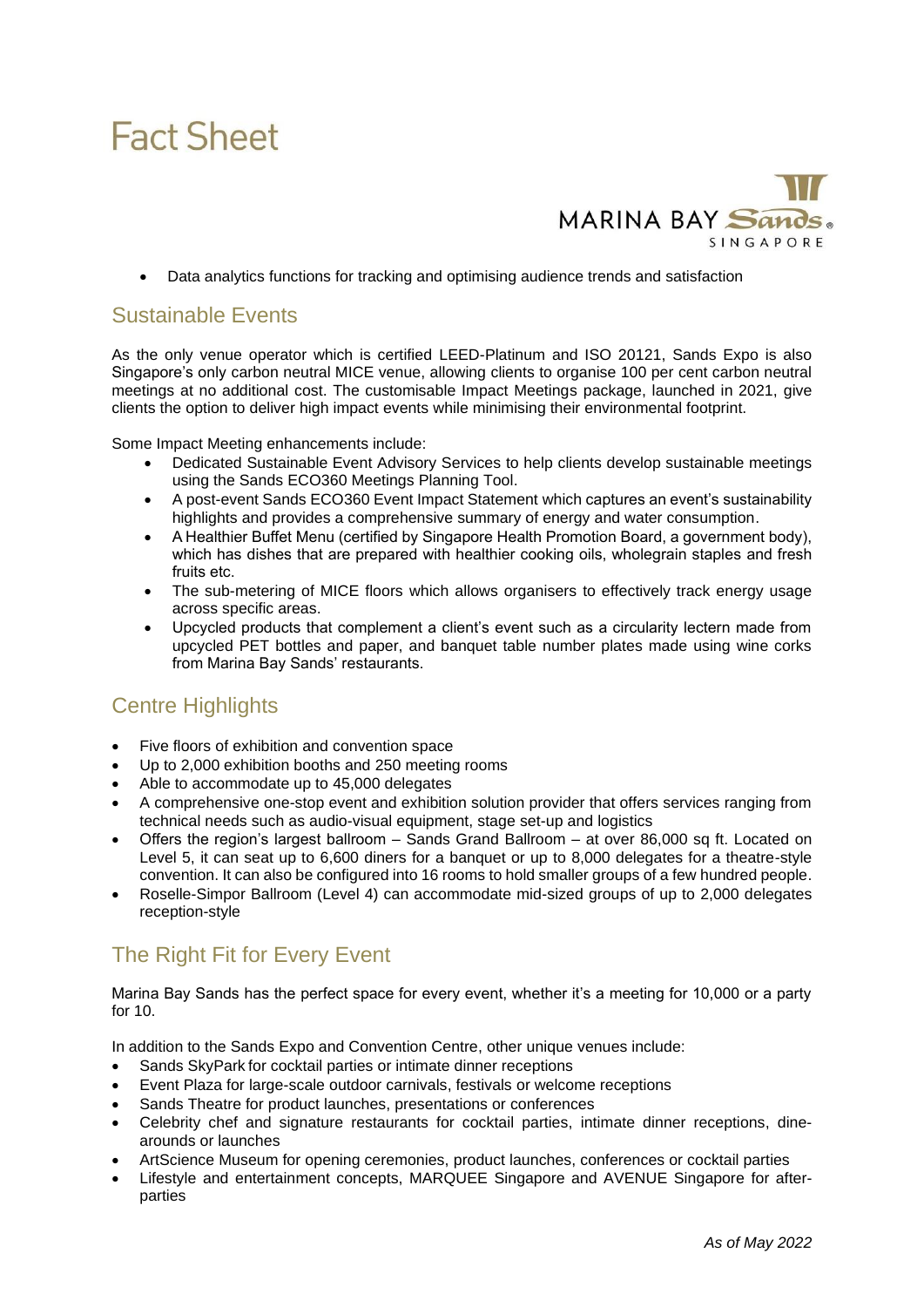# **Fact Sheet**

### $\overline{11}$ MARINA BAY Sands. SINGAPORE

### New-to-Singapore Shows in Sands Expo

| 2021                                                                                                                   |  |  |
|------------------------------------------------------------------------------------------------------------------------|--|--|
| Free Fire World Series 2021 Singapore                                                                                  |  |  |
| <b>PCMA Convening Leaders</b>                                                                                          |  |  |
| 2019                                                                                                                   |  |  |
| International Council of Nurses (ICN) Congress                                                                         |  |  |
| 2018                                                                                                                   |  |  |
| International Luxury Travel Market (ILTM) Asia Pacific                                                                 |  |  |
| 2017                                                                                                                   |  |  |
| Institute of Electrical and Electronics Engineers (IEEE) International Conference on Robotics and<br>Automation (ICRA) |  |  |
| International Association of Amusement Parks and Attractions (IAAPA) Expo                                              |  |  |
| International Union of Microbiological Science (IUMS)                                                                  |  |  |
| IEEE Conference of Lasers and Electro-Optic (CLEO)                                                                     |  |  |
| <b>IEEE GLOBECOM</b>                                                                                                   |  |  |
| 2016                                                                                                                   |  |  |
| Aircraft Interiors Expo Asia                                                                                           |  |  |
| Airline Passenger Experience Association (APEX) Expo                                                                   |  |  |
| Future Travel Experience (FTE) Asia Expo                                                                               |  |  |
| Millennial 20/20                                                                                                       |  |  |
| Military Training & Simulation (MilSim) Asia                                                                           |  |  |
| Singapore International Robo Expo                                                                                      |  |  |
| <b>SpineWeek</b>                                                                                                       |  |  |
| Tourism Technology Asia                                                                                                |  |  |
| Undersea Defence Technology (UDT) Asia                                                                                 |  |  |
| 2015                                                                                                                   |  |  |
| <b>Asian Robotics Week</b>                                                                                             |  |  |
| <b>Forever Living Global Rally</b>                                                                                     |  |  |
| Interpol World                                                                                                         |  |  |
| 2014                                                                                                                   |  |  |
| <b>Critical Communications World</b>                                                                                   |  |  |
| World Rubber Summit                                                                                                    |  |  |

### Key Repeat Clients

| ConnecTech Asia       | Medical Fair Asia, Medical<br>Manufacturing Asia | Singapore International<br>Jewellery Show |
|-----------------------|--------------------------------------------------|-------------------------------------------|
| <b>Black Hat Asia</b> | Milipol Asia                                     | Singapore International Water<br>Week     |
| <b>ITB Asia</b>       | OSEA                                             | Tax Free World Association<br>'TFWA)      |